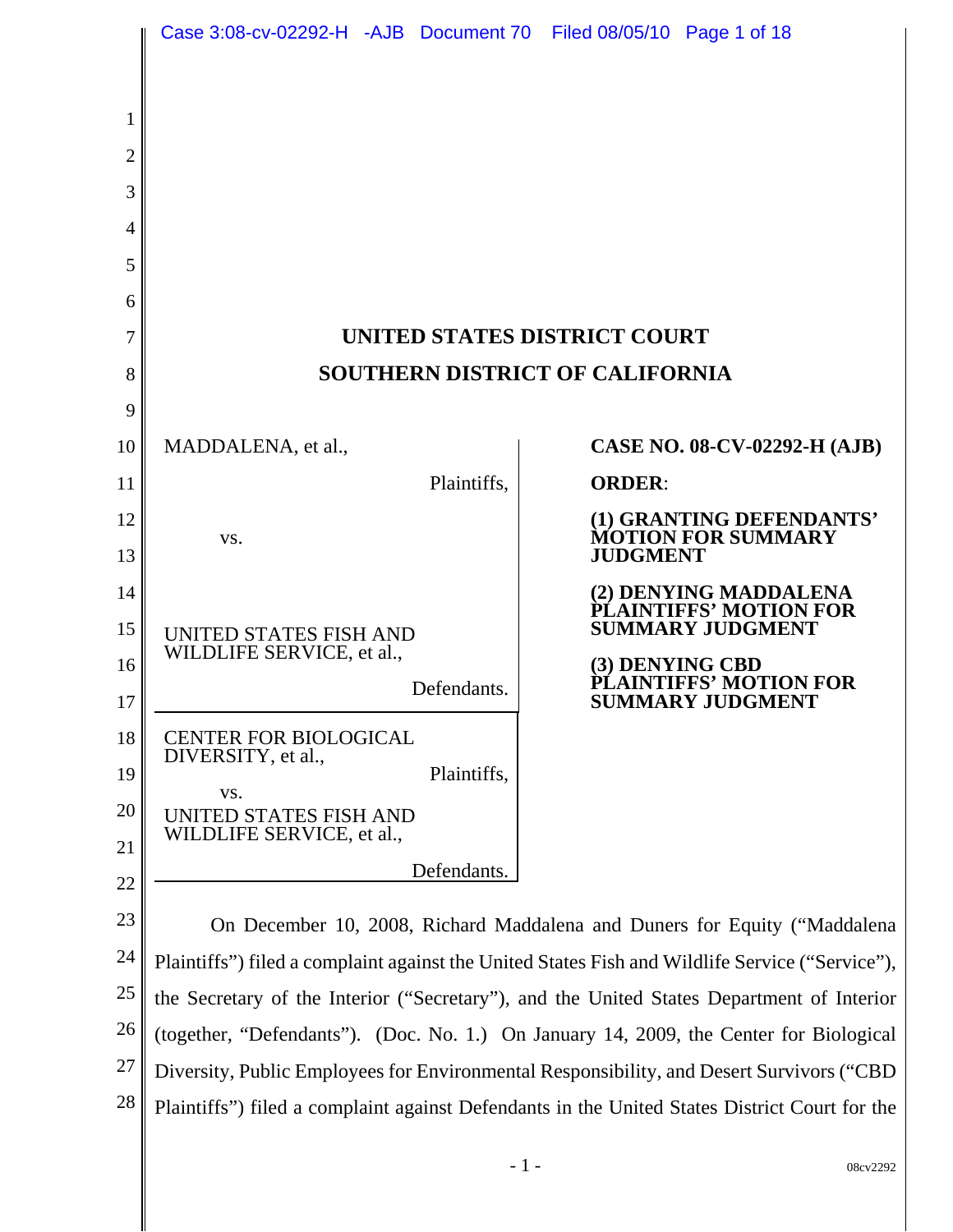1 2 3 4 5 6 7 8 9 Northern District of California. See Ctr. for Biological Diversity v. U.S. Fish & Wildlife Serv., Civ. No. 09-0170 JSW (N.D. Cal.). Both lawsuits challenge Defendants' designation of critical habitat for the Peirson's milk-vetch ("PMV"), a plant listed as "threatened" under the Endangered Species Act ("ESA"). On March 4, 2009, CBD Plaintiffs and Defendants jointly moved to transfer their case to the Southern District of California and the case was transferred on March 9, 2009. See Ctr. for Biological Diversity v. U.S. Fish & Wildlife Serv., No. 09-CV-0465 H AJB (S.D. Cal.). On August 31, 2009, the Court consolidated the two matters on the joint motion of all parties to both cases and permitted each set of Plaintiffs to intervene as Defendants in the other Plaintiffs' lawsuit. (Doc. No. 33.)

10 11 12 13 14 15 16 17 18 19 20 21 22 23 24 On March 30, 2010, CBD Plaintiffs filed a motion for summary judgment. (Doc. No. 52.) On April 1, 2010, Maddalena Plaintiffs filed a motion for summary judgment. (Doc. No. 53.) On May 12, 2010, Defendants filed a motion for summary judgment and a response in opposition to CBD Plaintiffs and Maddalena Plaintiffs' motions for summary judgment. (Doc. Nos. 56, 57.) On June 11, 2010, Maddalena Plaintiffs and CBD Plaintiffs filed oppositions to the other parties' motions for summary judgment. (Doc. Nos. 59, 60, 61.) On June 25, 2010, Defendants filed a reply in support of their motion for summary judgment. (Doc. No. 62.) On July 9, 2010, Maddalena Plaintiffs and CBD Plaintiffs filed replies in support of their motions for summary judgment. (Doc. Nos. 63, 64.) The Court held a hearing on the parties' cross motions for summary judgment on August 2, 2010 at 10:30 a.m. in courtroom 13. David Hubbard appeared on behalf of Maddalena Plaintiffs, Bethany Cotton and Brendan Cummings appeared on behalf of CBD Plaintiffs, and Ethan Carson Eddy appeared on behalf of Defendants. For the reasons set forth below, the Court grants Defendants' motion for summary judgment and denies CBD Plaintiffs' and Maddalena Plaintiffs' motions for summary judgment.

25

## **BACKGROUND**

26 27 28 On July 27, 2007, the Service issued a proposed critical habitat designation for the PMV identifying 16,108 acres of critical habitat. (AR at 6048-74.) On February 14, 2008, the Service published a final rule designating 12,105 acres of critical habitat for the PMV ("2008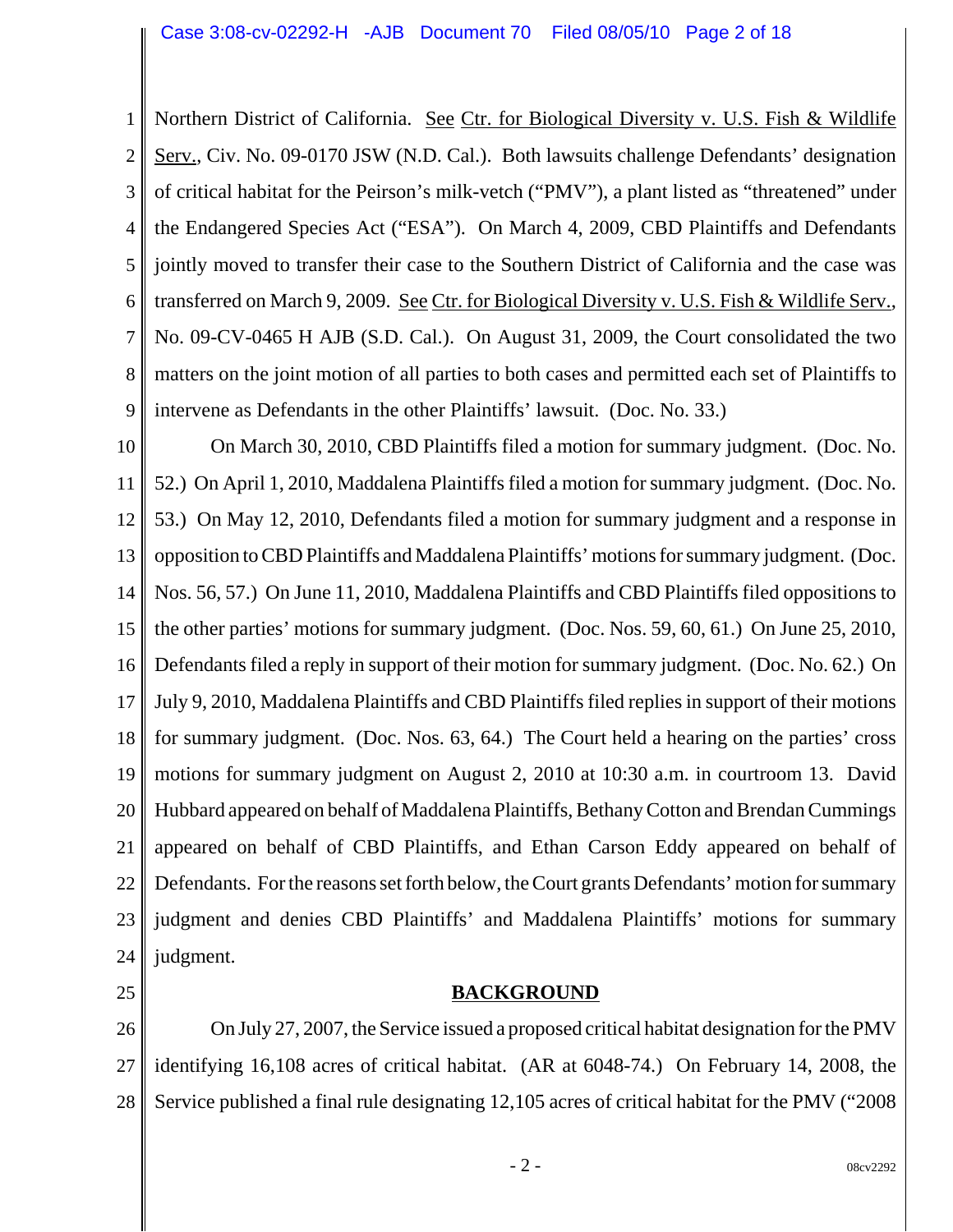1 2 Rule"). (AR at 15297-335.) CBD Plaintiffs' and Maddalena Plaintiffs' motions for summary judgment challenge the validity of the 2008 Rule.

3 4 5 6 7 8 9 10 11 12 13 14 The controversy over the PMV began with the Service's October 1998 decision to list the species as threatened under the ESA. (AR at 1.) The PMV is a stout, short-lived perennial plant reaching eight to twenty-seven inches tall. (AR at 15298.) The stems and leaves are covered with fine hairs and the leaves are two to six inches long, with small oblong leaflets and purple flowers. (AR at 4.) The PMV grows on the slopes and hollows of windblown dunes. (AR at 15298.) It is anchored by its unusually long taproot, an adaptation that allows it to reach the deep, moister sands. (Id.) The PMV depends on the long-term maintenance and persistence of its seed bank for continued germination and reproduction. (Id.) A seed bank forms when wind-dispersed seed pods are covered with sand, where they remain dormant for up to five years, until a wetter-than-average season triggers germination. (Id.) The PMV is known to occur in the United States only at the Algodones Dunes in Imperial County. (AR at 4.)

15 16 17 18 19 20 21 The Algodones Dunes lie within the Imperial Sand Dunes Recreation Area ("ISDRA"), which is located in southeastern California, approximately twenty-five miles west of the Colorado River and immediately north of the border between the United States and Mexico. (AR at 15299.) The ISDRA is comprised of approximately 167,000 acres of land, covering an area more than forty miles long and averaging five miles in width. (AR at 15303.) The Algodones Dunes are the preeminent feature of the ISDRA, and create one of the largest sand dune fields in North America. (AR at 15299.)

22 23 24 25 26 The Algodones Dunes is the most popular off-road vehicle ("ORV") area in the southwestern United States. (AR at 15093.) In the 2006 season, almost 1.5 million people visited the dunes. (AR at 15093-94.) In its decision to list the PMV as threatened, the Service stated that the primary threat to the species is "destruction of individuals and dune habitat from [ORV] use and the recreational development associated with it." (AR at 5.)

27 28 The ISDRA has been the subject of several lawsuits over the past decade. In March 2000, the Center for Biological Diversity sued the Bureau of Land Management ("BLM")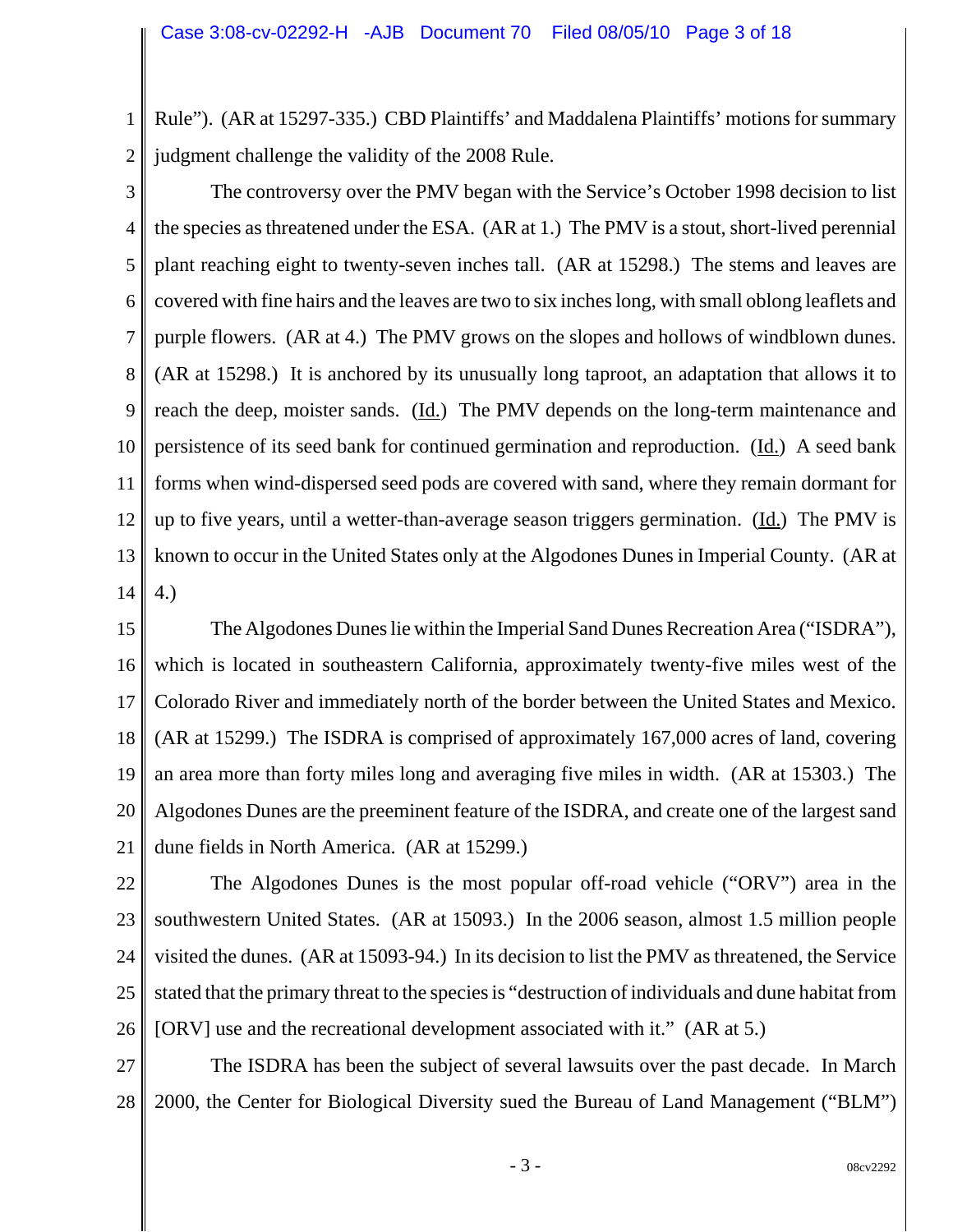1 2 3 4 5 6 7 alleging, among other things, that the BLM violated section 7 of the ESA by failing to consult with the Service regarding the potential impacts of recreational activities at the ISDRA on the PMV. (AR at 346-347.) The litigation resulted in a settlement agreement that was formalized into a consent decree on November 3, 2000. (AR at 347.) The consent decree required BLM to close approximately 49,000 acres of PMV habitat to ORV use until BLM complied with the ESA's consultation requirements. (Id.) The closures reflect the current status quo at the Algodones Dunes and BLM has classified them as "administrative closures." (AR at 1800.)

8 9 10 11 12 13 14 15 16 On August 5, 2003, following an order from the U.S. District Court for the Southern District of California in Center for Biological Diversity v. Norton, Civ. No. 01-2101 (S.D. Cal., July 1, 2001), the Service published a proposed designation of critical habitat for the PMV. (AR at 791.) The proposed designation identified 52,780 acres of PMV critical habitat. (AR at 791-808.) On August 4, 2004, the Service issued a final critical habitat rule designating 21,836 acres of the Algodones Dunes as critical habitat for the PMV. (AR 945-67.) In 2005, CBD Plaintiffs challenged the 2004 designation as inadequate. See Ctr. for Biological Diversity v. Bureau of Land Mgmt., 422 F. Supp. 2d 1115 (N.D. Cal. 2006). The court agreed that the designation was invalid and remanded the decision to the Service. Id.

17 18 19 20 21 22 23 24 25 26 27 28 On September 8, 2005, BLM produced a new study analyzing the distribution and abundance of the PMV across the Algodones Dunes. (AR at 17635.) The Service believes this study presents the best available information on the distribution and range of the PMV. (AR at 15316.) Relying on this new data, the Service issued a proposed revised critical habitat designation for the PMV on July 27, 2007. (AR at 6048-74.) The proposed designation identified 16,108 acres of PMV critical habitat. (AR at 6048-74.) On February 14, 2008, the Service published a final rule designating 12,105 acres of critical habitat for the PMV. (AR at 15297-335.) CBD Plaintiffs and Maddalena Plaintiffs both challenge the validity of the 2008 Rule. CBD Plaintiffs argue that, as a result of flaws in the administrative process, the Service designated too little land as PMV critical habitat. (See Doc. No. 52-1.) Maddalena Plaintiffs argue that, due to different flaws in the rule-making process, the Service designated too much land as PMV critical habitat. (See Doc. No. 53-1.)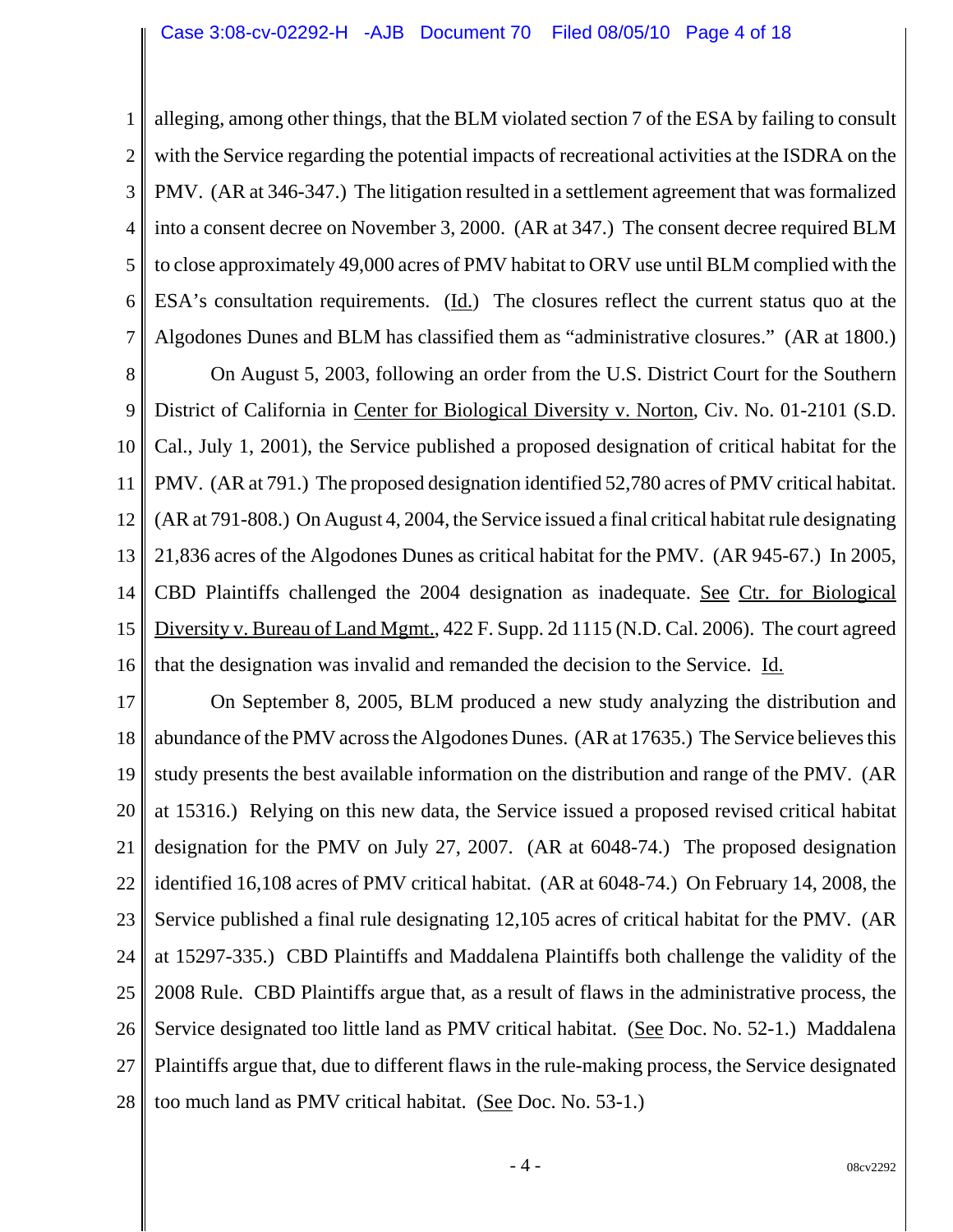**DISCUSSION**

#### **I. Legal Framework**

1

2

3

# **A. Summary Judgment**

4 5 6 7 8 9 Summary judgment is appropriate under Rule 56 of the Federal Rules of Civil Procedure if the moving party demonstrates the absence of a genuine issue of material fact and entitlement to judgment as a matter of law. Celotex Corp. v. Catrett, 477 U.S. 317, 322 (1986). A fact is material when, under the governing substantive law, it could affect the outcome of the case. Anderson v. Liberty Lobby, Inc., 477 U.S. 242, 248 (1986). A dispute is genuine if a reasonable jury could return a verdict for the nonmoving party. Id.

10 11 12 13 14 15 16 17 18 19 20 21 22 23 24 25 26 27 A party seeking summary judgment always bears the initial burden of establishing the absence of a genuine issue of material fact. Celotex, 477 U.S. at 323. The moving party can satisfy this burden in two ways: (1) by presenting evidence that negates an essential element of the nonmoving party's case; or (2) by demonstrating that the nonmoving party failed to establish an essential element of the nonmoving party's case on which the nonmoving party bears the burden of proof at trial. See id. at 322-23. "Disputes over irrelevant or unnecessary facts will not preclude a grant of summary judgment." T.W. Elec. Serv., Inc. v. Pacific Elec. Contractors Ass'n, 809 F.2d 626, 630 (9th Cir. 1987). Once the moving party establishes the absence of genuine issues of material fact, the burden shifts to the nonmoving party to set forth facts showing that a genuine issue of disputed fact remains. Matsushita Elec. Indus. Co. v. Zenith Radio Corp., 475 U.S. 574, 586-87 (1986). The nonmoving party cannot oppose a properly supported summary judgment motion by "rest[ing] upon mere allegation or denials of his pleading." Anderson, 477 U.S. at 256. When ruling on a summary judgment motion, the court must view all inferences drawn from the underlying facts in the light most favorable to the nonmoving party. Matsushita, 475 U.S. at 587. The court does not make credibility determinations with respect to evidence offered. See T.W. Elec., 809 F.2d at 630-31. **/// ///**

28 **///**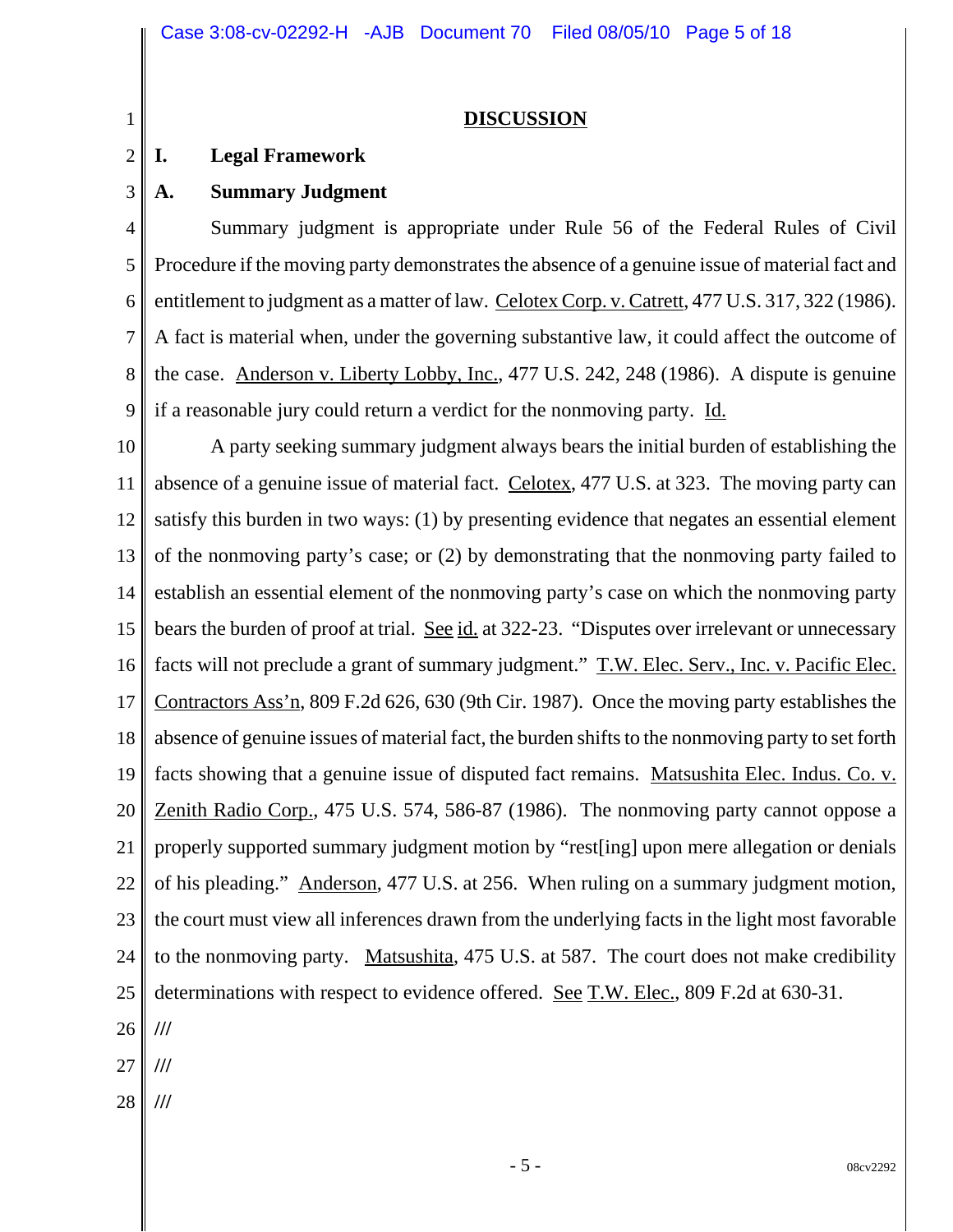#### 1 **B. Endangered Species Act**

2 3 4 5 6 7 8 9 10 11 Congress enacted the ESA in 1973 "to provide a means whereby the ecosystems upon which endangered species and threatened species depend may be conserved" and "to provide" a program for the conservation of such endangered species and threatened species." 16 U.S.C. § 1531(b). The Supreme Court noted that "the plain intent of Congress in enacting this statute was to halt and reverse the trend toward species extinction, whatever the cost." Tenn. Valley Auth. v. Hill, 437 U.S. 153, 184 (1978). The ESA requires that the Service protect imperiled species by listing them as "threatened" or "endangered." 16 U.S.C. § 1533. Once a species is listed, section 7(a)(2) requires the Secretary to "insure that any action authorized, funded, or carried out by [an] agency . . . is not likely to jeopardize the continued existence of [the species]." 16 U.S.C. § 1536(a)(2).

12 13 Concurrently with listing a species as threatened or endangered, the Secretary must designate the species' "critical habitat." Id.  $\S 1533(b)(2)$ . The ESA defines critical habitat as:

(i) the specific areas within the geographical area occupied by a species, at the time it is listed in accordance with [the Act], on which are found those physical or biological features (I) essential to the conservation of the species and (II) that may require special management considerations or protection; and (ii) specific areas outside the geographical area occupied by a species at the time it was listed . . . upon a determination that such areas are essential for the conservation of the species.

19 20 21 22 23 24 25 26 27 Id.  $\S$  1532(5)(A). Designations must be made "on the basis of the best scientific data available and after taking into consideration the economic impact, the impact on national security, and any other relevant impact, of specifying any particular area as critical habitat." Id. § 1533(b)(2). An area may be excluded from critical habitat if "the benefits of such exclusion outweigh the benefits of specifying such area as part of the critical habitat," but not if the exclusion would "result in the extinction of the species." Id. Once designated, critical habitat enjoys concrete regulatory protection under section  $7(a)(2)$  of the ESA, which prohibits federal agency action that results in the "destruction or adverse modification" of the designated habitat. Id. § 1536(a)(2).

28

///

14

15

16

17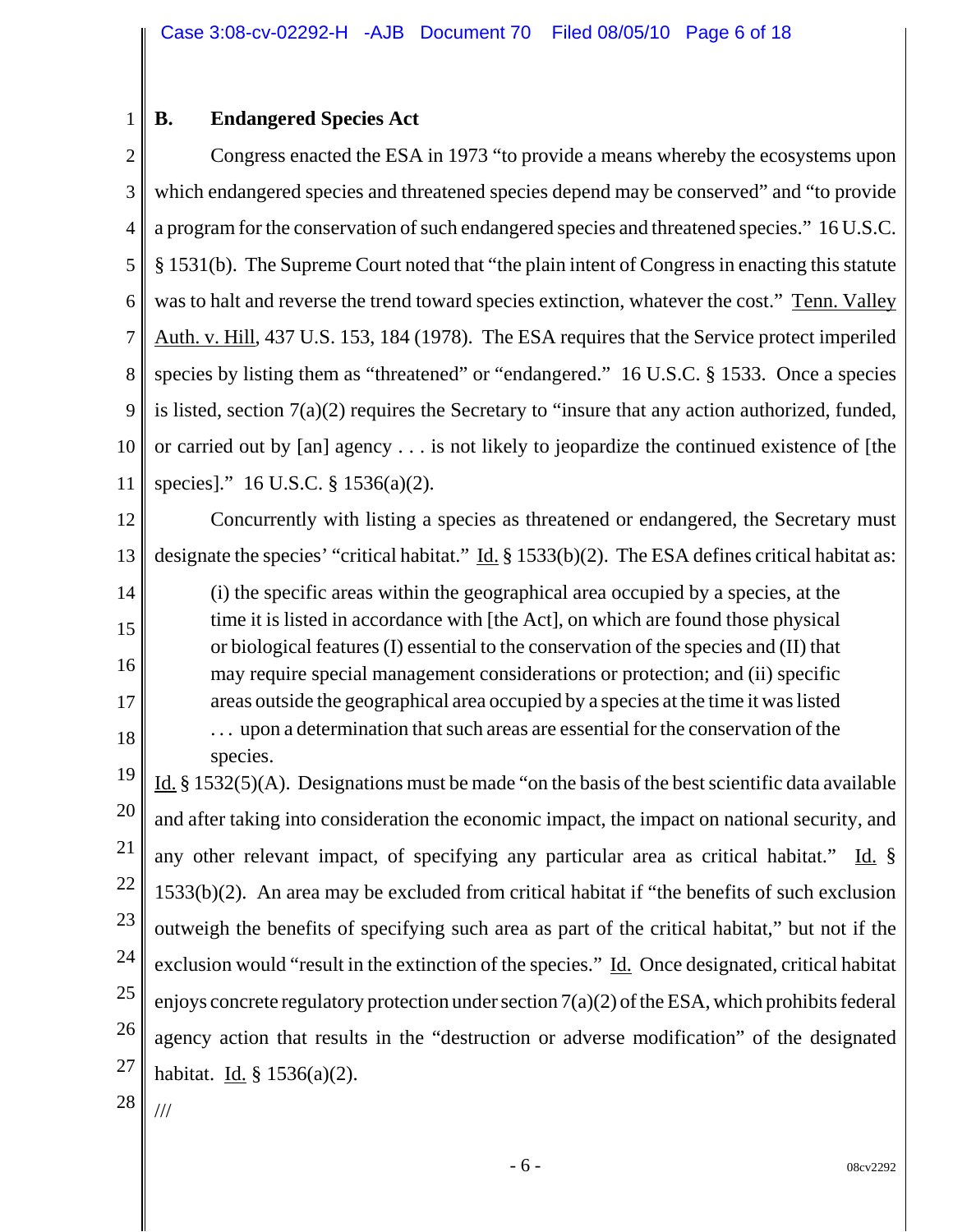#### 1 **C. Administrative Procedure Act**

2 3 4 5 6 7 8 9 10 11 12 13 Because the ESA does not contain an internal standard of review, judicial review is governed by the Administrative Procedure Act ("APA"), 5 U.S.C. § 706 et seq. Aluminum Co. of Am. v. Adm'r, Bonneville Power Admin., 175 F.3d 1156, 1160 (9th Cir. 1999) ("The [APA] governs judicial review of administrative decisions involving the [ESA]."). The APA provides that "[a]gency action made reviewable by statute and final agency action for which there is no other adequate remedy in a court are subject to judicial review." 5 U.S.C. § 704. The reviewing court "shall" set aside any agency decision that it finds is "arbitrary, capricious, an abuse of discretion, or otherwise not in accordance with law." 5 U.S.C. § 706(2)(A). The APA precludes the trial court from considering any evidence outside of the record that was available to the agency at the time of the challenged decision. See 5 U.S.C.  $\S$  706(2)(E); Florida Power & Light Co. v. Lorion, 470 U.S. 729, 743-44 (1985); Havasupai Tribe v. Robertson, 943 F.2d 32, 34 (9th Cir. 1991).

- 14 15 16 17 18 Under the APA, the Court must determine whether the agency decision "was based on a consideration of the relevant factors and whether there has been a clear error of judgment." Citizens to Preserve Overton Park v. Volpe, 401 U.S. 402, 416 (1971), abrogated on other grounds by Califano v. Sanders, 430 U.S. 99 (1977). The Supreme Court has explained that an agency action is arbitrary and capricious if:
- 19 20 21 22 the agency has relied on factors which Congress has not intended it to consider, entirely failed to consider an important aspect of the problem, offered an explanation for its decision that runs counter to the evidence before the agency, or is so implausible that it could not be ascribed to a difference in view or the product of agency expertise.

23 24 25 26 27 Motor Vehicle Mfrs. Ass'n v. State Farm Mut. Auto. Ins. Co., 463 U.S. 29, 43 (1983). Although courts should defer to agency expertise, they may not merely "rubber stamp . . . decisions that they deem inconsistent with a statutory mandate or that frustrate the congressional policy underlying a statute." Bureau of Alcohol, Tobacco & Firearms v. F.L.R.A., 464 U.S. 89, 97 (1983).

28

///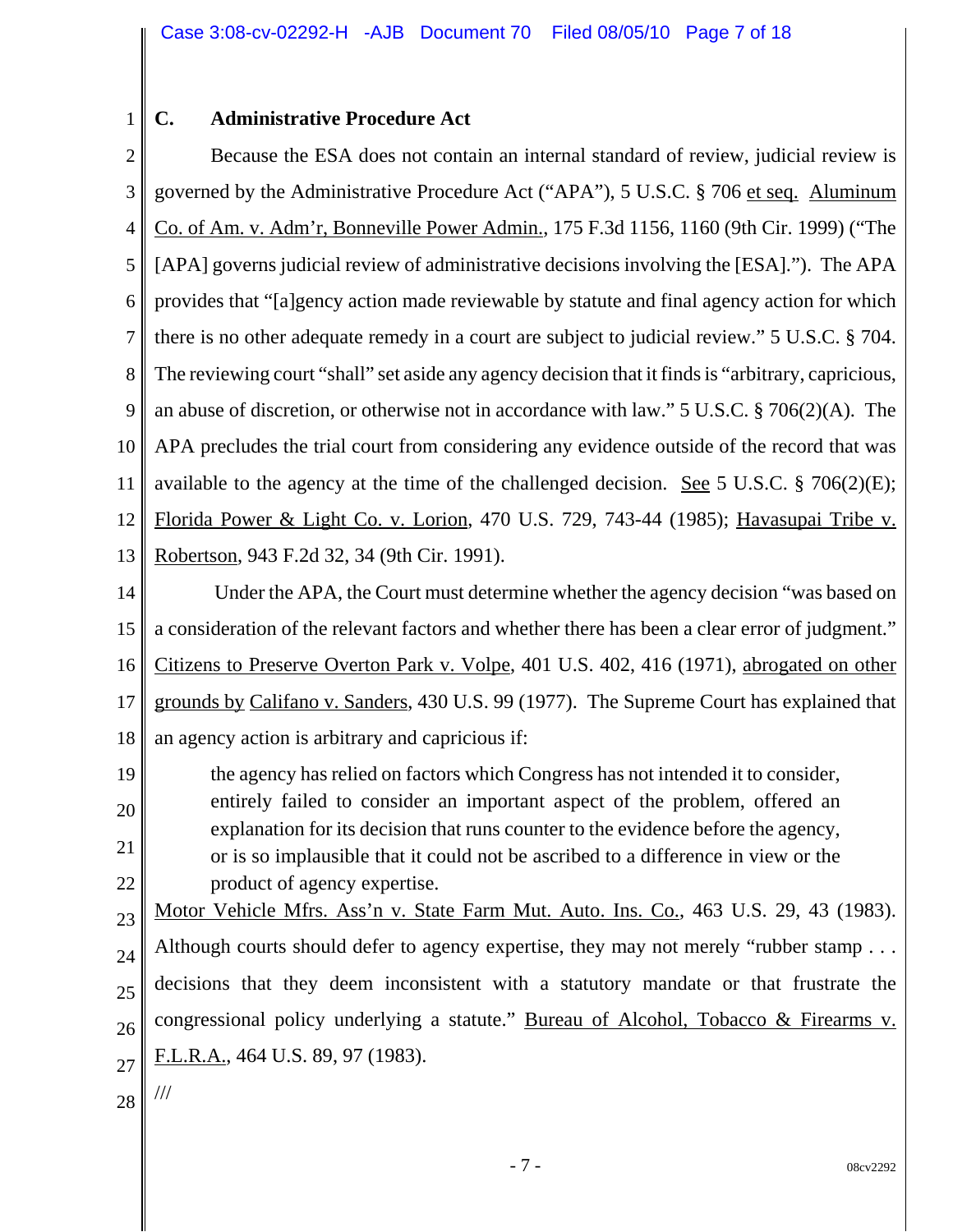1

# **II. Critical Habitat and Recovery Standard**

2 3 4 5 6 7 8 9 10 11 12 13 14 15 16 17 18 19 CBD Plaintiffs contend that the 2008 Rule fails to provide for the recovery of the species because it allows significant ORV use in PMV habitat. (Doc. No. 52-1 at 13-15.) In Gifford Pinchot Task Force v. U.S. Fish and Wildlife Service, the Ninth Circuit explained that "the ESA was enacted not merely to forestall the extinction of species (i.e., promote a species survival), but to allow a species to recover to the point where it may be delisted," and that "the purpose of establishing 'critical habitat' is for the government to carve out territory that is not only necessary for the species' survival but also essential for the species' recovery." 378 F.3d 1059, 1070 (9th Cir. 2004). The record demonstrates that the Service did consider the recovery of the species in its proposed critical habitat designation. (See AR at 15316-17.) See 50 C.F.R. § 402.02 (defining "recovery"). After its initial designation of critical habitat, the Service has discretion to exclude an area from its final designation if it determines that "the benefits of such exclusion outweigh the benefits of specifying such area as part of the critical habitat," so long as the exclusion would not "result in the extinction of the species." 16 U.S.C. § 1533(b)(2). Accordingly, the 2008 Rule may comply with the ESA even if it does not allow for the PMV's recovery, so long as it does not result in the extinction of the species. Considering the record and the parties' arguments, the Court concludes that the Service properly applied the ESA's recovery standard and that CBD Plaintiffs' arguments to the contrary lack merit.

20

**III. Best Scientific Data Available**

21 22 23 24 25 Under the ESA, the Secretary must designate critical habitat "on the basis of the best scientific data available." 16 U.S.C. § 1533(b)(2). CBD Plaintiffs contend that Defendants failed to follow this legislative mandate. Specifically, CBD Plaintiffs argue that Defendants (1) improperly relied on a single year of survey data, and (2) arbitrarily selected a high plant density threshold. (Doc. No. 52-1 at 15-19.)

26 ///

27 ///

28 ///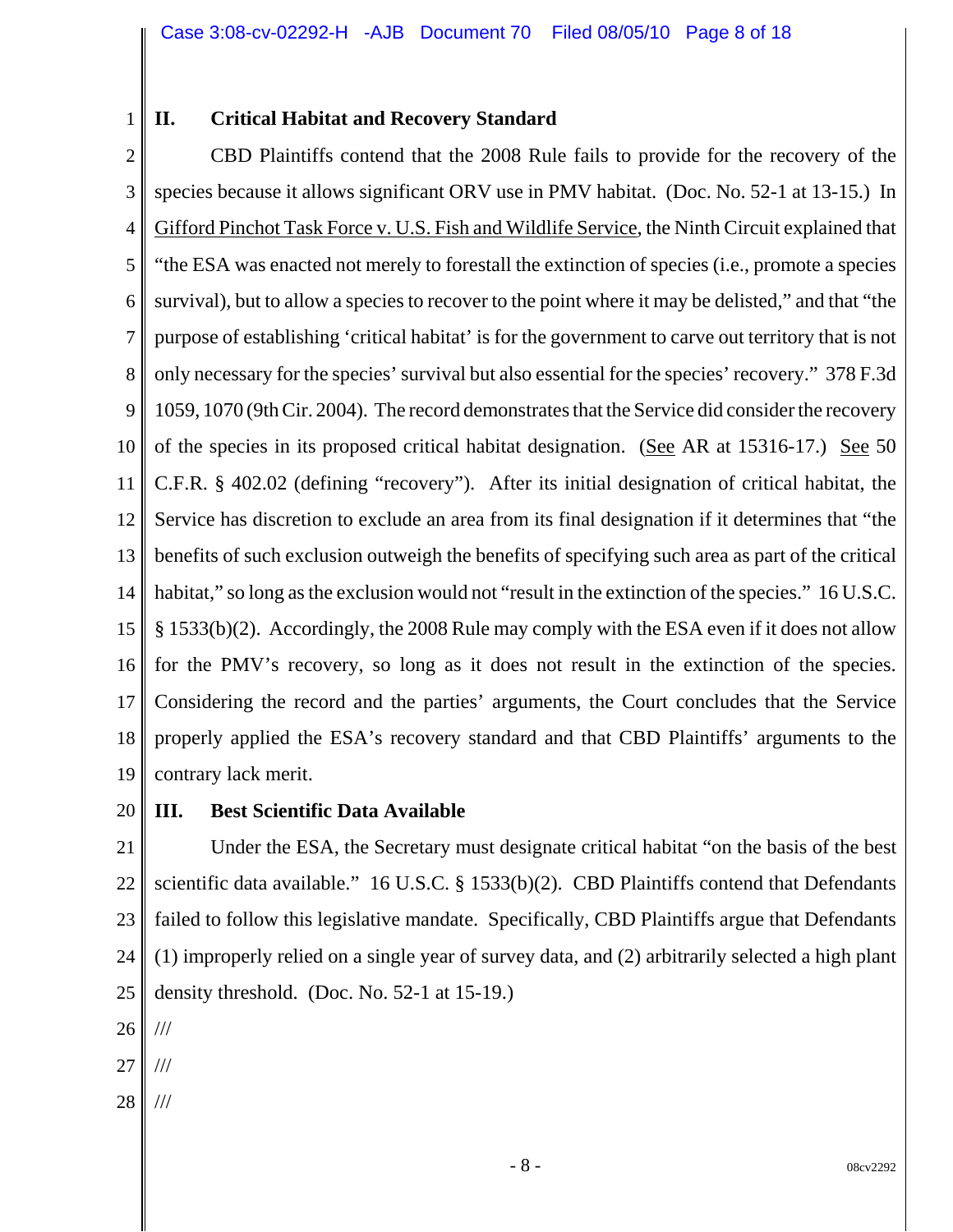1

#### **A. Reliance on 2005 Survey Data**

2 3 4 5 6 7 8 9 CBD Plaintiffs contend that the Service failed to designate PMV critical habitat on the basis of the best scientific data available because the Service relied on PMV survey data from a single year. (Doc. No. 52-1 at 15.) CBD Plaintiffs argue that, by relying on only one year of survey data, the Service failed to account for the PMV's transitory nature and annual population fluctuations. (Id. at 16.) Defendants contend that the Service did not ignore other years of survey data, but considered all of the available information and made a reasoned decision that the 2005 survey provides the most accurate picture of PMV populations across the dunes. (See Doc. No. 62 at 11-14.)

10 11 12 13 14 15 16 17 18 19 20 21 22 23 24 The Service used data from the BLM's 2005 PMV population survey to identify the physical location of core population areas. (AR at 15316.) It then used these core population areas to identify the physical boundaries of the PMV's proposed critical habitat. (AR at 15317.) Defendants explain that the Service relied on the 2005 survey because, after considering and comparing the other available data regarding PMV abundance and distribution, the Service determined that BLM's 2005 survey data represented "the best available information on the distribution and range of the [PMV]." (AR at 15316; <u>see</u> AR at 15299-300.) The Service noted that 2005 marked "the start of BLM's revised survey methodology, which consisted of a more detailed survey approach and covered a larger portion of the Dunes" and that the 2005 survey "occurred under the best possible growth and germination conditions for the plant and covered the largest area and greatest number of sample point locations." (AR at 15316.) Additionally, the Service explained that the "survey data collected by BLM in 2005 . . . are more robust than the data used in the 2003 model, primarily documenting occupancy over a larger area of the Dunes and at a finer spatial resolution." (AR at 15313.)

25 26 27 28 CBD Plaintiffs concede that 2005 was a good year for the PMV and that BLM collected more data in its 2005 survey than in any other year. (Doc. No. 61 at 12.) However, they point to evidence in the administrative record indicating that relying on a single year of data may not account for the transitory nature of PMV populations. (Doc. No. 52-1 at 16-18.) For example,

 $-9 -$  08cv2292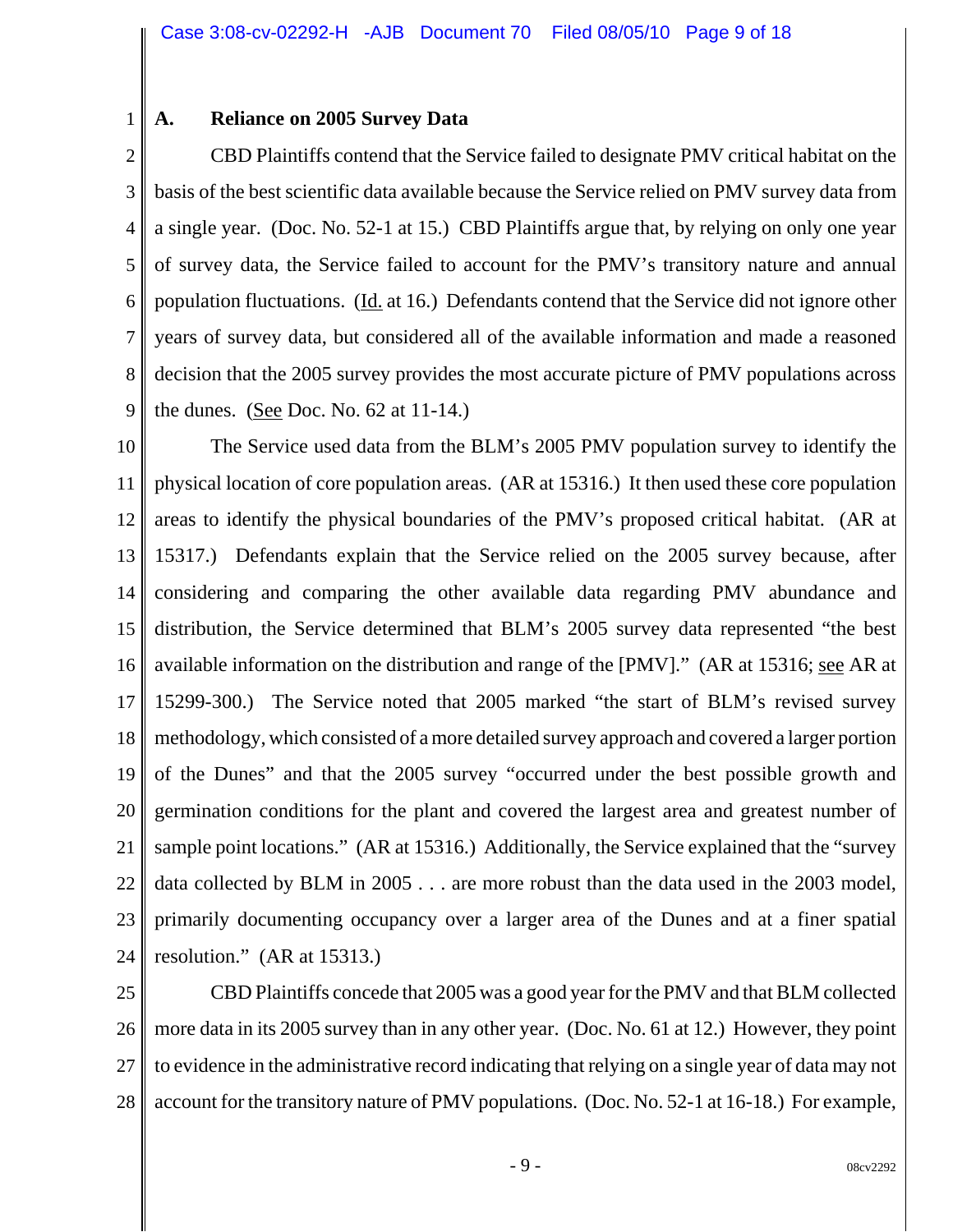#### Case 3:08-cv-02292-H -AJB Document 70 Filed 08/05/10 Page 10 of 18

1 2 3 4 they note that the Service previously concluded that "[t]he number and location of standing plants may vary considerably from year to year due to a number of factors including the amount, timing and location of rainfall; temperature; soil conditions; and the extent and nature of the seed bank." (AR at 939.)

5 6 7 8 9 10 11 12 13 14 15 16 17 18 Defendants contend that the Service adequately considered the data regarding population fluctuations and that its decision to rely on the 2005 study is entitled to deference. (See Doc. No. 62 at 11-14.) The Court agrees. The Service assessed years of survey data and, based on its expertise and experience, concluded that the 2005 data provided the most accurate picture of PMV populations across the dunes. (See AR at 15316-17.) The Service did not ignore other years of survey data, but considered them and determined that the 2005 study was superior. During this process, the Service was "making predictions, within its area of special expertise, at the frontiers of science." See Baltimore Gas & Elec. Co. v. Natural Res. Def. Council, Inc., 462 U.S. 87, 103 (1983). "When examining this kind of scientific determination, as opposed to simple findings of fact, a reviewing court must generally be at its most deferential." Id.; see Lands Council v. McNair, 537 F.3d 981, 993-94 (9th Cir. 2008). Because the Service made a reasoned, scientific determination that the 2005 survey represents the best scientific data available, the Court concludes that its determination is entitled to deference.

19

# **B. Plant Density Threshold**

20 21 22 23 24 25 26 27 28 CBD Plaintiffs also argue that the Service failed to make its decision based on the best scientific data available when it selected a plant density threshold of 480 plants per hectare. (Doc. No. 52-1 at 18-19.) CBD Plaintiffs note that in the 2007 proposed rule, the Service cited a density of 100 plants per hectare as a threshold for critical habitat, but that it used a plant density of 480 plants per hectare for its final critical habitat designation. (Id.) CBD Plaintiffs argue that the 480 plants per hectare figure has no biological justification and no support in the record. (Id.) In the 2008 Rule, the Service explained that "the reference to 100 plants/ha was an error in the proposed rule, and the actual density used was 480 plants/ha." (AR at 15304.) The 2008 Rule provided the following justification for use of the 480 plants per hectare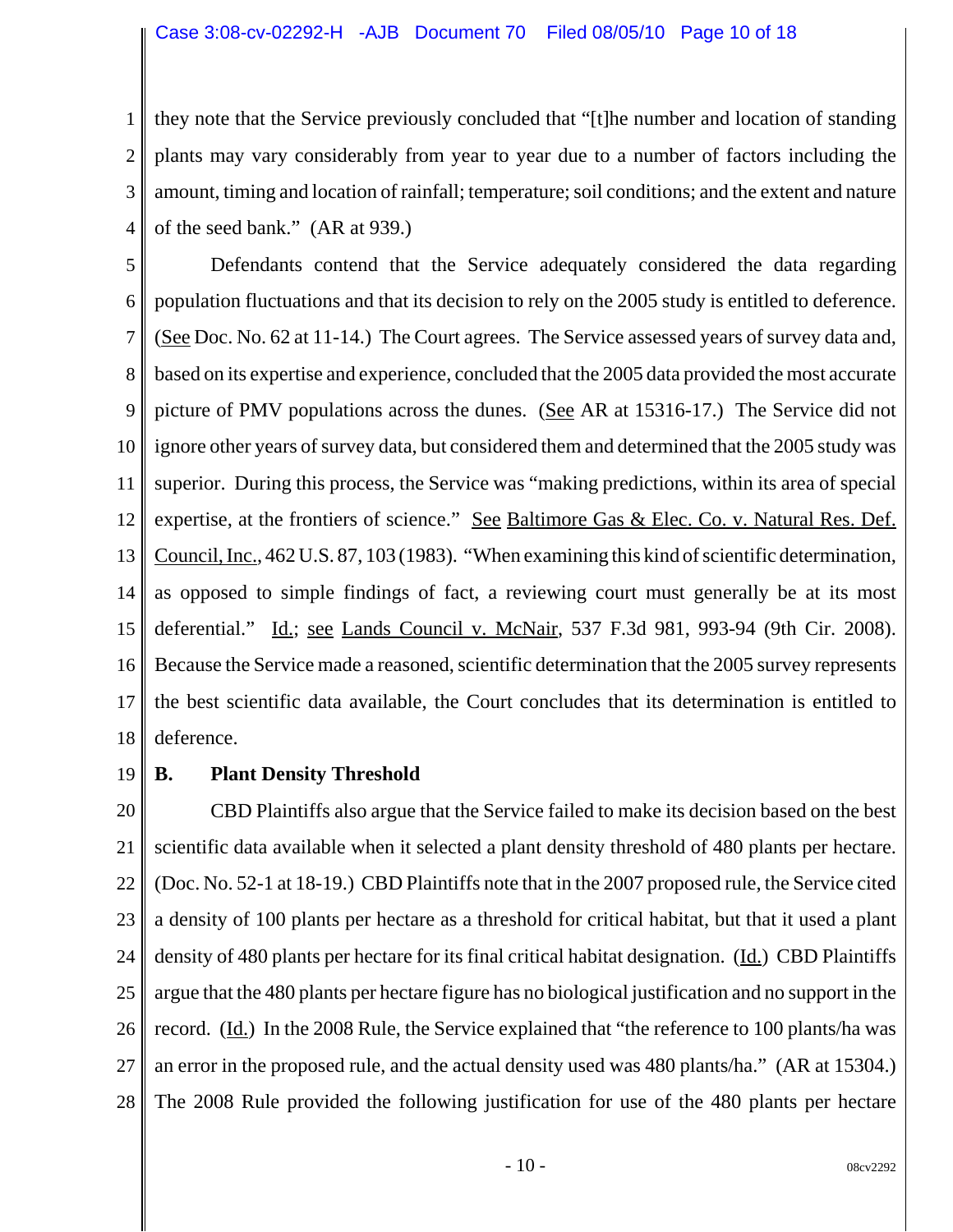1 threshold:

> Since no established density criteria exist for [the PMV], we chose the 480 plants/ha based on the qualitative observation that it captured the majority of large clusters of standing plants and the belief that these densities are likely to be correlated with high-quality habitat characteristics (e.g., suitable dune morphology, soil moisture) and high-density seed banks.

(Id.) The Service also stated that it is "not aware of any published scientific information providing quantified density requirements for this species." (Id.)

7 8

2

3

4

5

6

9 10 11 12 13 14 15 16 17 18 19 20 Considering the record and the parties' arguments, the Court concludes that CBD Plaintiffs have failed to show that the Service's selection of the 480 plants per hectare threshold was arbitrary and capricious or that the agency failed to use the best available scientific data. See 5 U.S.C. § 706(2)(A); 16 U.S.C. § 1533(b)(2). CBD Plaintiffs have not pointed to anything in the record to show that the 480 plants per hectare threshold runs counter to the evidence before the agency or that its selection amounts to a clear error of judgment. See State Farm, 463 U.S. at 43; Overton Park, 401 U.S. at 416. Confronted with a paucity of scientific data regarding density requirements for the PMV, the Service used its experience and expertise to select a plant density threshold to designate high-quality habitat and high-density seed banks. (See AR at 15304.) This decision is entitled to the Court's deference. See Baltimore Gas & Elec., 462 U.S. at 102; Lands Council, 537 F.3d at 993 ("We are to be most deferential when the agency is making predictions, within its area of special expertise, at the frontiers of science."). $<sup>1</sup>$ </sup>

21

# **IV. Analysis of Economic Impacts**

22 23 24 25 26 The ESA directs the Service to designate critical habitat only "after taking into consideration the economic impact, the impact on national security, and any other relevant impact, of specifying any particular area as critical habitat." 16 U.S.C. § 1533(b)(2). The Secretary may exclude areas from a designation if "the benefits of such exclusion outweigh the benefits of specifying such area as part of the critical habitat," but not if the exclusion

<sup>28</sup> <sup>1</sup>The Court notes that the ESA provides the Service with discretion to revise its critical habitat designation, and that the agency may determine that such action is necessary in the future. See 16 U.S.C. § 1533(a)(3)(A)(ii).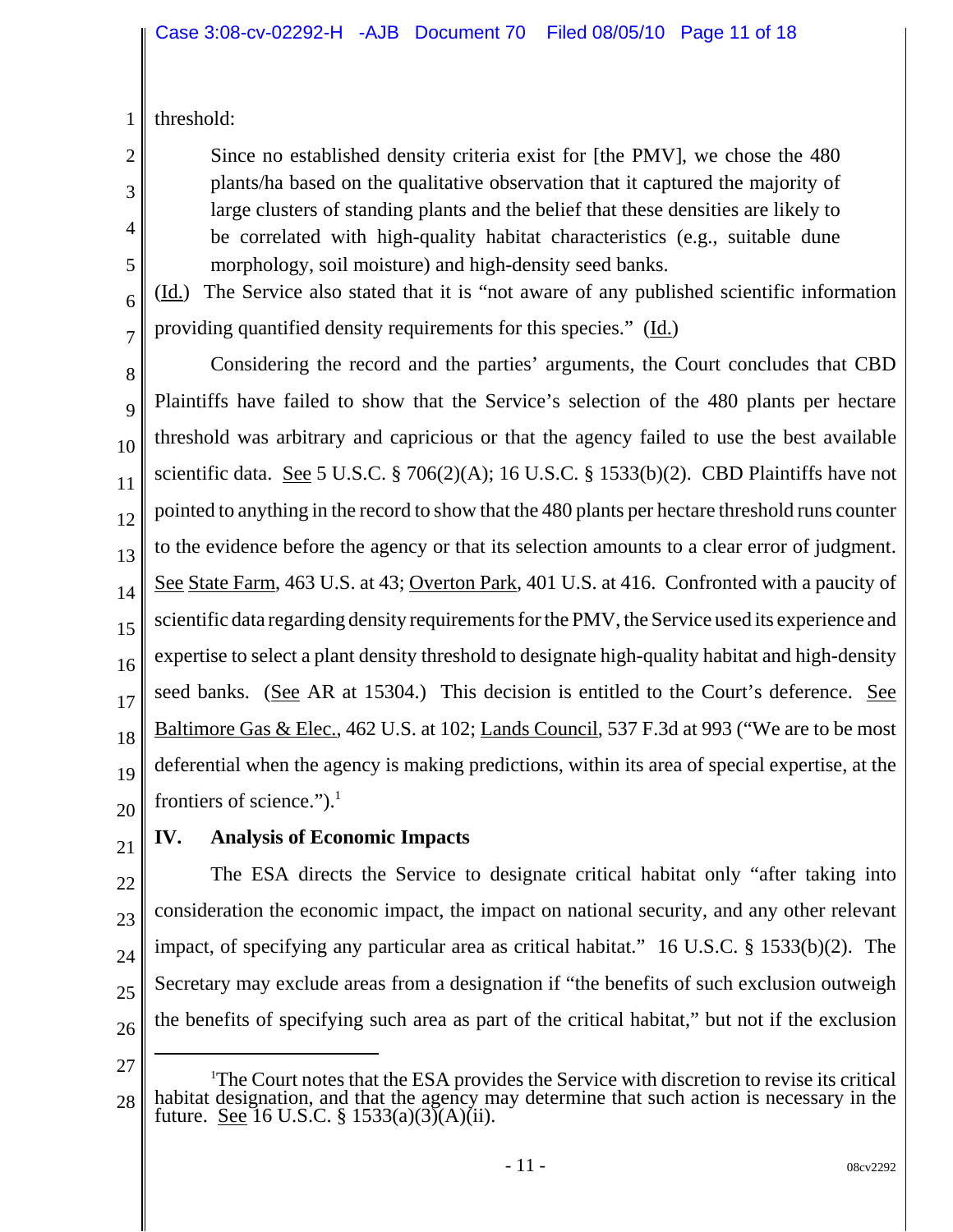1 2 3 would "result in the extinction of the species." Id. Both Maddalena Plaintiffs and CBD Plaintiffs argue that Defendants impermissibly relied on a flawed economic analysis in deciding to exclude over 4,000 acres of PMV habitat from the 2008 Rule.

4

13

14

15

16

# **A. Consideration of Baseline Conditions**

5 6 7 8 9 10 11 12 CBD Plaintiffs contend that the Service failed to account for baseline conditions when creating the final economic analysis ("FEA"), which the Service relied on to exclude land from the PMV's critical habitat designation.<sup>2</sup> (Doc. No. 52-1 at 19-20.) CBD Plaintiffs and Defendants agree that, when determining whether to exempt proposed critical habitat from designation under section 4(b)(2), the Service is required to measure the impacts of critical habitat designation against the status quo or "baseline." (See Doc. Nos. 61 at 20, 62 at 16.) In Arizona Cattle Growers Association v. Salazar, the Ninth Circuit explained the baseline approach as follows:

For example, suppose that the decision to list the owl as endangered resulted in a ban on logging in a particular area, and that designating that area as critical habitat would independently result in the same ban. Because the listing decision would result in the logging ban even if the agency did not designate critical habitat in that area, the baseline approach would not treat the ban as a burden that was imposed by the critical habitat designation.

17 18 19 20 21 22 23 606 F.3d 1160, 1172 n.12 (9th Cir. 2010). CBD Plaintiffs contend that the FEA failed to follow this approach because it ascribed costs to the PMV's critical habitat designation that it should have attributed to the listing of the species. (See Doc. No. 61 at 20-23.) CBD Plaintiffs note that the administrative closures currently in place at the Algodones Dunes were established before the designation of any critical habitat because BLM had failed to comply with the requirements of section 7 of the ESA. (Id.) Section 7 requires a federal agency to consult with the Service to ensure that federal actions are not likely to jeopardize the continued

- 24
- 25

<sup>26</sup> 27 28 <sup>2</sup>Maddalena Plaintiffs originally argued that the Service erroneously used the baseline approach to ascribe no economic cost to closure of the Adaptive Management Area. (See Doc. No. 53-1 at 22-26.) Maddalena Plaintiffs later conceded that "after reviewing the briefs submitted by the Service and the CBD plaintiffs, the Maddalena plaintiffs are persuaded that (1) to the extent BLM chooses to restrict OHV use in the AMA, it will do so to prevent jeopardy to the PMV (not adverse modification of habitat), and (2) the EIA properly excluded the AMA from the cost analysis." (Doc. No. 63 at 4-5.)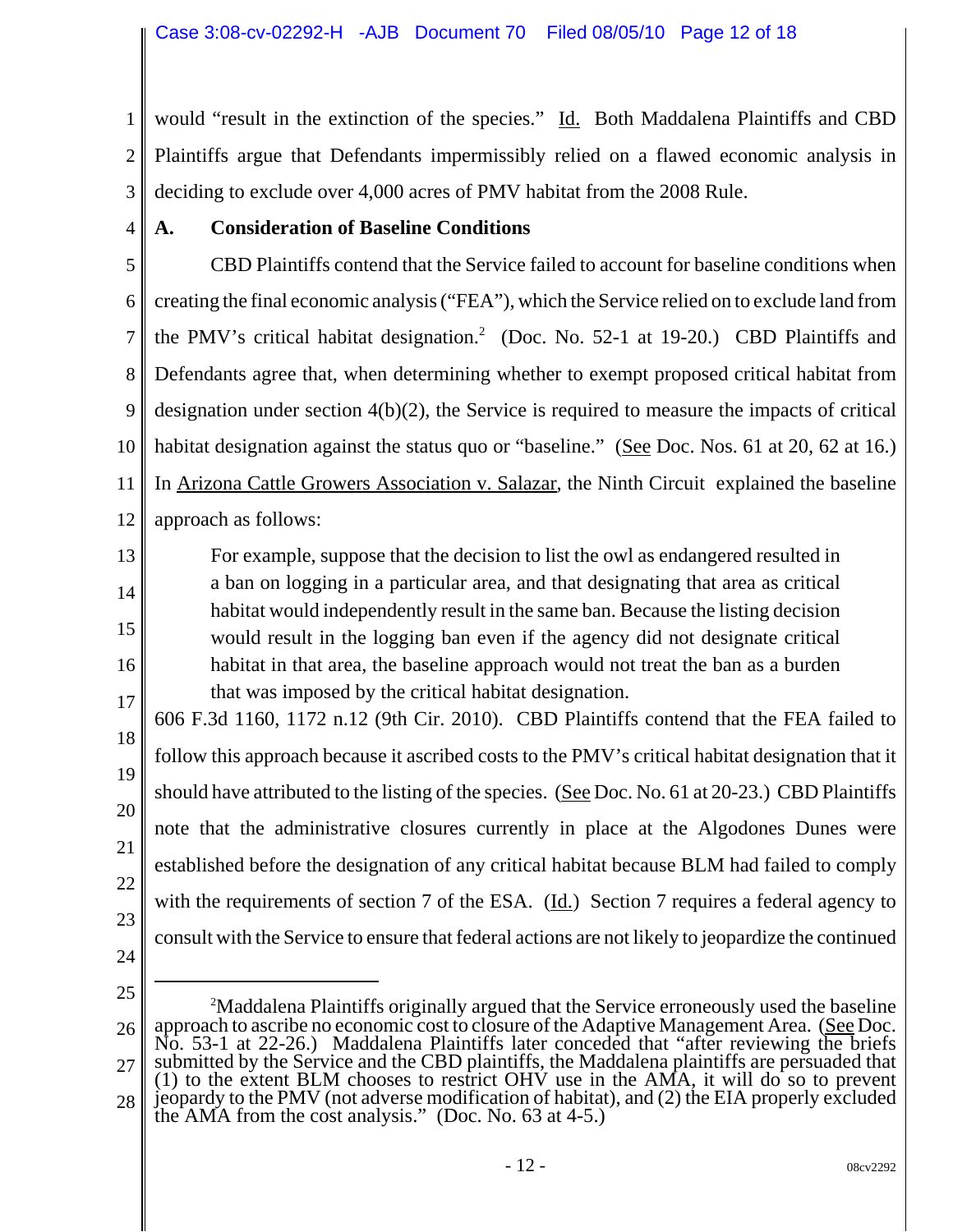1 2 3 4 existence of any endangered or threatened species. See 16 U.S.C.  $\S 1536(a)(2)$ . Accordingly, CBD Plaintiffs argue that the costs of prohibiting ORV use in the areas that are currently part of the administrative closures may not be attributed to the critical habitat designation because those areas would be closed regardless of any such designation. (See Doc. No. 61 at 20-23.)

5 6 7 8 9 10 11 12 13 14 Defendants argue that the Service conducted a proper baseline analysis that accounted for the administrative closures. (Doc. No. 62 at 18-20.) They explain that the baseline for the analysis of post-designation impacts in the FEA assumes that current closures will be lifted after the new BLM management plan is finalized, but thereafter potentially closed again as a result of future management actions BLM may undertake in response to the critical habitat designation. (Id.) Defendants further explain that the FEA used an "upper bound / lower bound" approach to assess the potential economic impacts of the critical habitat designation, and that "the Service did in fact give consideration to the current status of the interim closures and the possibility that some or all of the interim closures would be closed again to ORV use by future BLM management actions." (Doc. No. 62 at 19.)

15 16 17 18 19 20 21 Considering the record, the Court concludes that the Service properly applied the baseline approach in its economic assessment. Significant uncertainty exists with respect to future BLM management actions. (AR at 15079.) The Service accounted for this uncertainty by presenting a range of potential economic impacts. (See AR at 15323.) The range takes into account that some costs may be attributable to the species listing rather than to the designation of critical habitat. Accordingly, the Court concludes that the Service applied the law correctly and that its economic assessment methodology is entitled to deference.

22

## **B. Assumptions Regarding Reduction in ORV Visitation**

23 24 25 26 27 28 CBD Plaintiffs contend that the FEA is flawed because it relies on an unsupported assumption that the administrative closures at the Algodones Dunes caused a twenty-four percent decrease in visits to the ISDRA. (Doc. No. 52-1 at 21-24.) Defendants, however, explain that the FEA only used this allegedly unsupported figure in its retrospective analysis. (Doc. No. 57-1 at 34.) The FEA did not use the figure in the analysis of prospective impacts, which Defendants contend is the portion of the FEA that the Service considered in its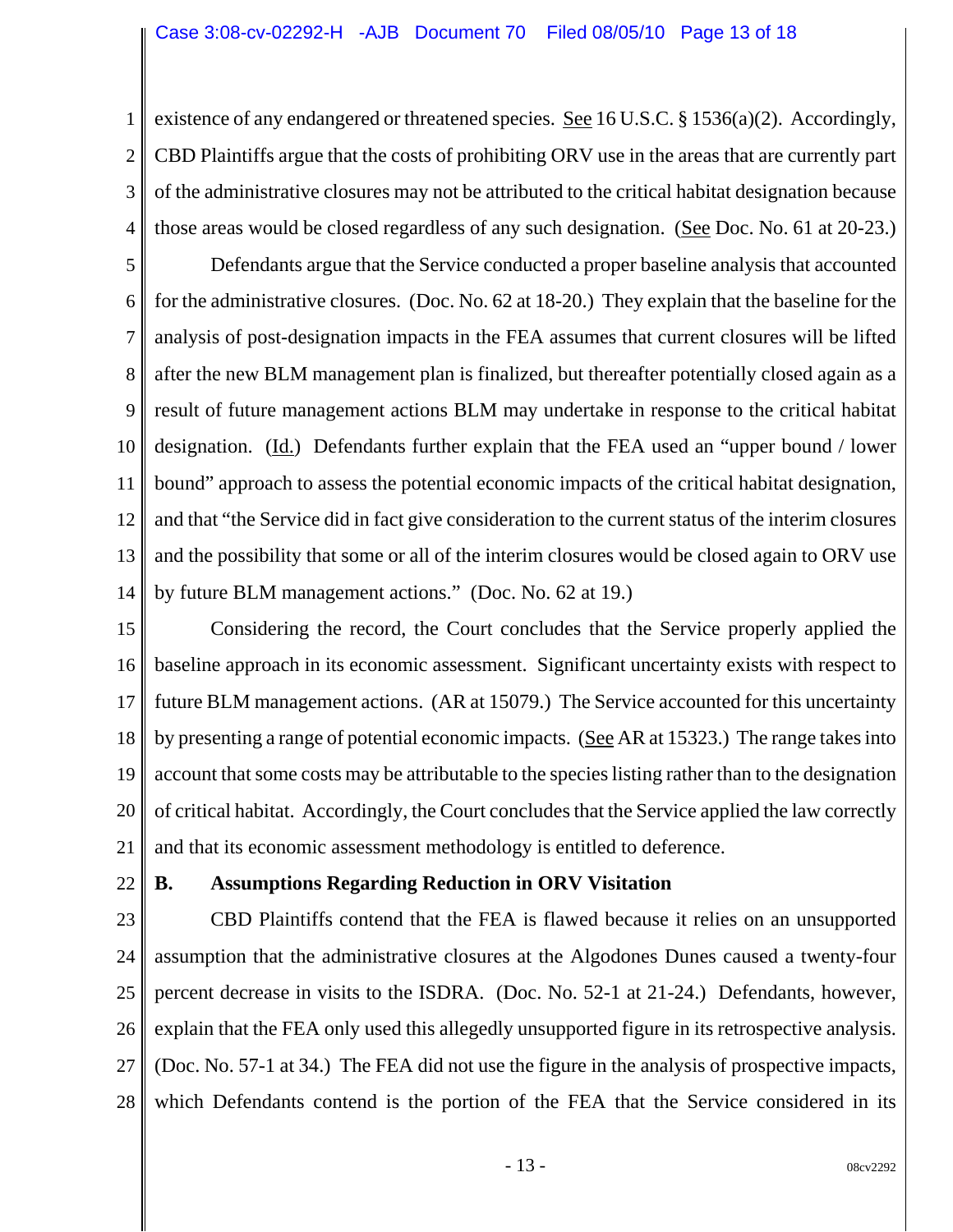1 2 3 4 5 exclusion analysis under section  $4(b)(2)$ . (Id.) CBD Plaintiffs do not contest Defendants' characterization of the Service's use of the figure and have not shown that the Service relied upon the disputed percentage when deciding to exclude habitat from the 2008 Rule. (See Doc. Nos. 61 at 23-25, 64 at 12-14.) Accordingly, the Court declines to invalidate the 2008 Rule on this ground.

6

## **C. Analysis of Costs Associated with Dune Buggy Flats Management Area**

7 8 9 10 11 12 13 14 15 16 17 18 19 20 Maddalena Plaintiffs contend that the Service improperly assumed that the proposed critical habitat designation results in no economic impact to the Dune Buggy Flats management area. (Doc. No. 53-1 at 19-22.) Maddalena Plaintiffs explain that Dune Buggy Flats is primarily utilized as a camping and staging area for ORV use in the adjacent Ogilby management area and that closure of Ogilby will have a negative economic impact on Dune Buggy Flats. (Id.) Defendants argue that the Service considered the evidence in the record and, in light of the limited nature of existing data, concluded that "the Service does not believe it is possible to predict specific visitor behavior at the ISDRA in response to potential closures of portions of the proposed critical habitat, such that resulting potential costs can be quantified." (Doc. No. 57-1 at 41 (quoting AR at 15307).) Maddalena Plaintiffs dispute Defendants' characterization of the record and argue that it contains sufficient evidence to assess economic impacts associated with Dune Buggy Flats. (Doc. No. 60 at 4-6.) Additionally, Maddalena Plaintiffs argue that the Service should have analyzed Dune Buggy Flats and Ogilby as a single unit. (Id.)

21 22 23 24 25 26 27 Considering the record and the parties' arguments, the Court concludes that the Service's decision to assign no costs to Dune Buggy Flats was not "arbitrary, capricious, an abuse of discretion, or otherwise not in accordance with law." See 5 U.S.C. § 706(2)(A). The record shows that the Service considered the evidence and arguments advanced by Maddalena Plaintiffs and, based on its experience and expertise, determined that the data was insufficient to conduct the requested economic analysis. (See AR at 15307.) Additionally, based on the evidence in the record, the Service concluded that considering the two areas as a single unit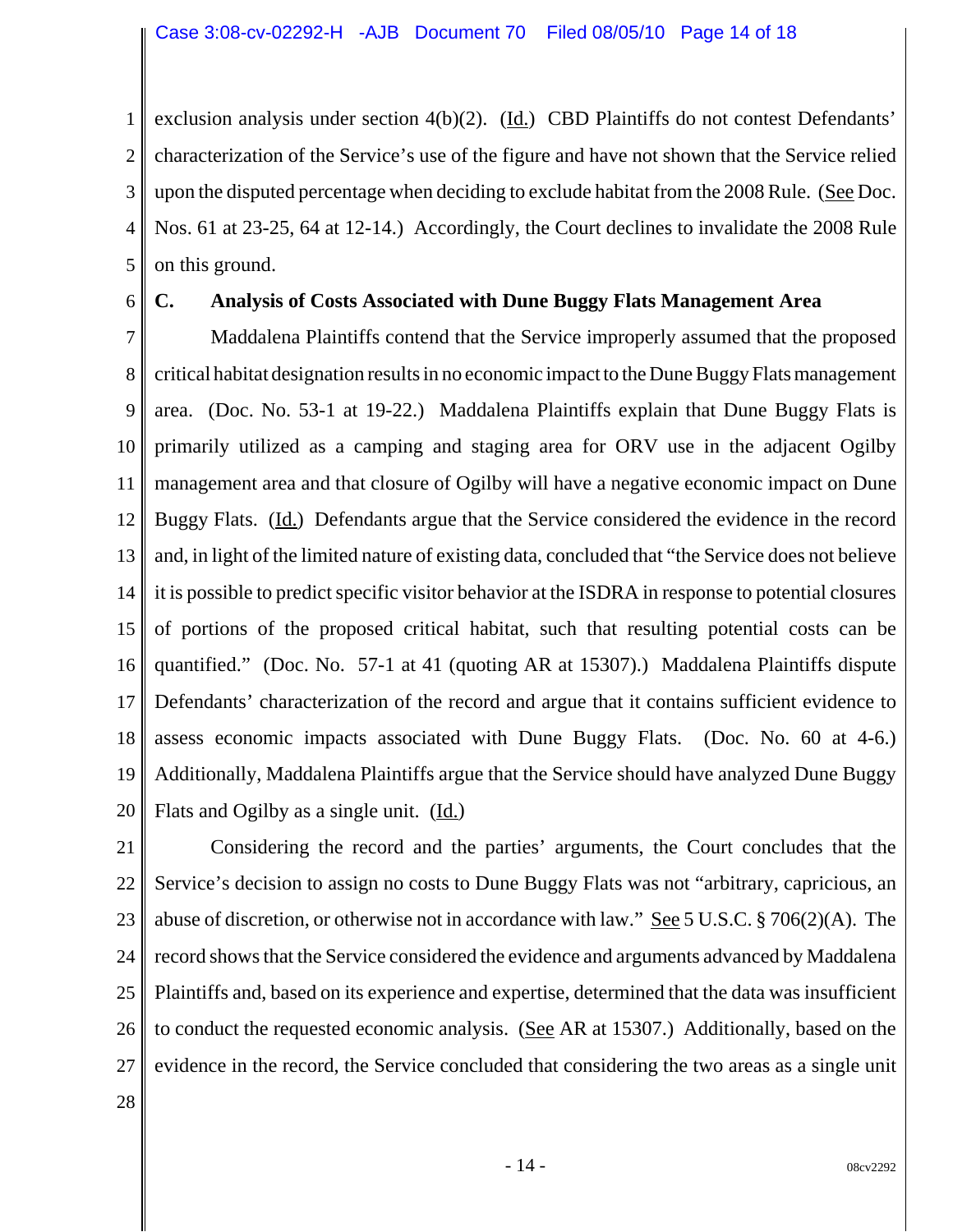1 2 was not appropriate. (See id.) Accordingly, the Service's decision is entitled to the Court's deference. See State Farm, 463 U.S. at 43.

3

# **D. Consideration of Impact on Local Economy**

4 5 6 7 8 9 10 11 12 13 14 15 16 17 18 19 Maddalena Plaintiffs also contend that the FEA is flawed because it fails to assess the economic impact of the critical habitat designation in the context of local economic conditions. (Doc. No. 53-1 at 26-28.) Under Section 4(b)(2) of the ESA, the Service must consider the economic and other relevant impacts of specifying particular areas as critical habitat prior to any designation. 16 U.S.C. § 1533(b)(2). The Service's regulations specify that the Service must "consider the probable economic and other impacts of the designation upon proposed or ongoing activities." 50 C.F.R. § 424.19. Defendants argue that the FEA presented a detailed analysis of potential economic impacts that was adequate under the agency's statutory mandate. (Doc. No. 57-1 at 43-46.) The Court agrees. The FEA assessed per vehicle trip expenditures, vehicle maintenance and repair expenditures, lost hotel expenditures, and the allocation of expenditures between Imperial and Yuma counties, among other factors. (See AR at 15306.) Although the FEA did not compare these impacts to the economic baseline in the region, Maddalena Plaintiffs cite no authority indicating that the Service is required to undertake such a broad analysis. $3$  Accordingly, the Court rejects Maddalena Plaintiffs' argument that the Service violated section 4(b)(2) of the ESA because it did not assess the economic impact of the critical habitat designation in light of baseline economic conditions.

20

# **E. Analysis of Cost Savings**

21 22 23 CBD Plaintiffs argue that the Service failed to adequately analyze the economic benefits of designating critical habitat. (Doc. No. 52-1 at 27-28.) Defendants contend that the Service considered the potential public cost savings associated with designation of critical habitat, and

24

<sup>26</sup> 27 28 3 Maddalena Plaintiffs cite several cases that discuss the importance of assessing baseline conditions when conducting environmental assessments under the National Environmental Policy Act ("NEPA"). (Doc. No. 53-1 at 26-27.) These cases analyze a different statutory scheme and accordingly do not support Maddalena Plaintiffs' contention that the Service is required to measure the economic impacts of proposed critical habitat designations against baseline economic conditions.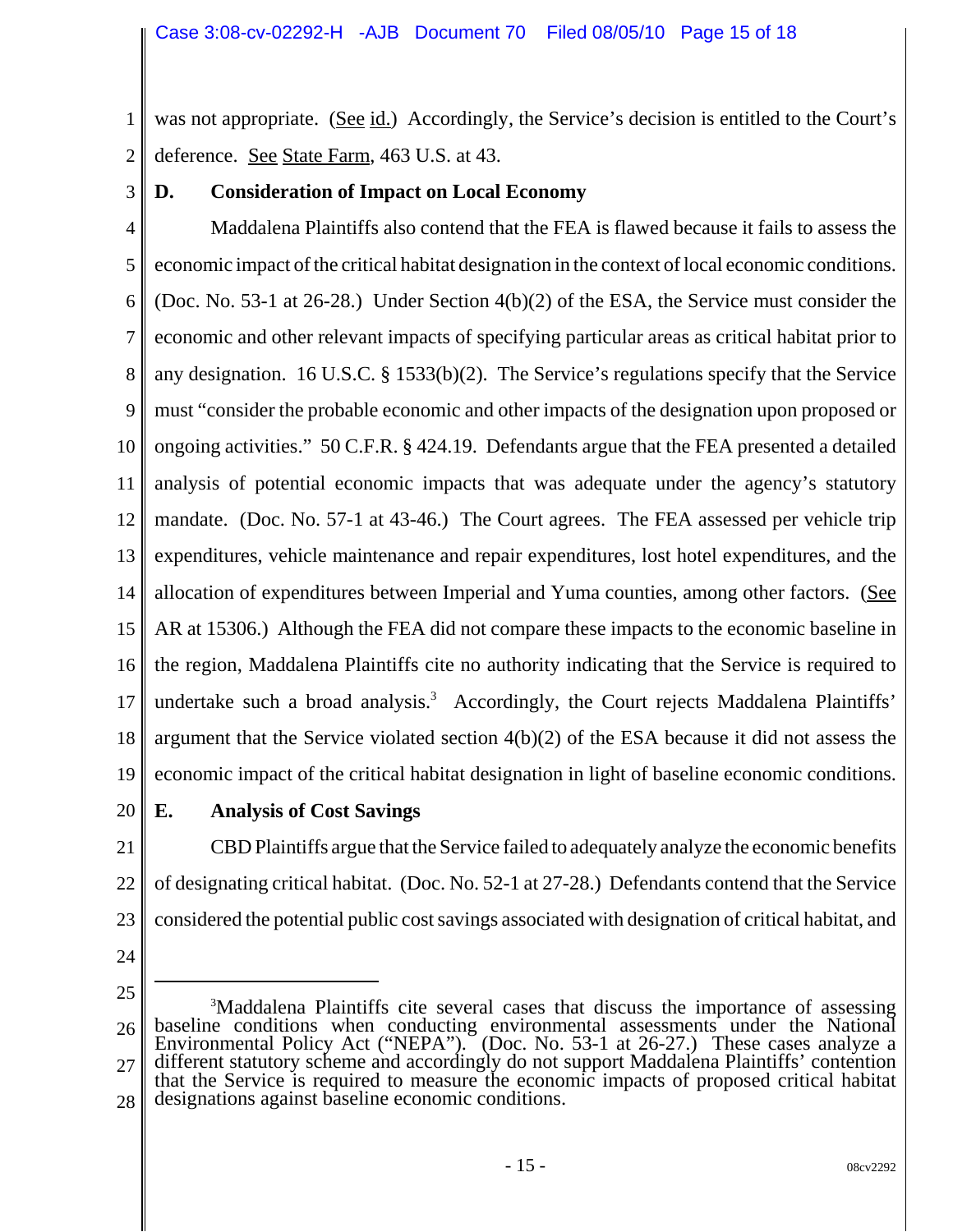1 2 3 4 5 6 7 8 concluded that none were likely. (Doc. No. 57-1 at 38-40.) Specifically, the Service concluded that, even if ORV visitation decreased because of extensive closures, local agencies would not experience any cost savings because they are already underfunded and understaffed. (AR at 15082.) Considering the record, the Court concludes that the Service adequately examined the evidence regarding public cost savings and rationally concluded that none were likely to occur. Accordingly, the Court concludes that the Service's decision to ascribe no cost savings to inclusion of land in critical habitat is entitled to deference. See State Farm, 463 U.S. at 43.

9

## **F. Reliance on Uncertain Assumptions**

10 11 12 13 14 15 16 17 18 19 20 CBD Plaintiffs argue that the Service's reliance on the FEA was unreasonable because the FEA admits to the existence of uncertainty in some of its assumptions and conclusions. (Doc. No. 52-1 at 20-21.) Defendants contend the FEA expressly accounted for this uncertainty by establishing ranges of economic impacts. (Doc. No. 57-1 at 33.) Moreover, Defendants argue that the Service is permitted to make reasonable judgments based on available information, even if that information is incomplete. (Id.) The Court agrees. See Greenpeace Action v. Franklin, 14 F.3d 1324, 1337 (9th Cir. 1992) (upholding a biological opinion despite uncertainty about the effectiveness of management measures because the decision was based on a reasonable evaluation of the available data). Accordingly, the Court concludes that the presence of some uncertainty in the FEA does not render the Service's analysis arbitrary and capricious.

21 22 23 24 25 26 CBD Plaintiffs also argue that the FEA is invalid because its authors edited Dr. J.R. DeShazo's review of economic studies and then relied heavily on the review. (Doc. No. 52-1 at 24 n.8.) Defendants contend that the FEA authors' feedback was designed to make the study more understandable to a layperson and that it was merely suggestive. (Doc. No. 57-1 at 37.) The Court concludes that CBD Plaintiffs' arguments do not render the FEA invalid or unreliable.

27 ///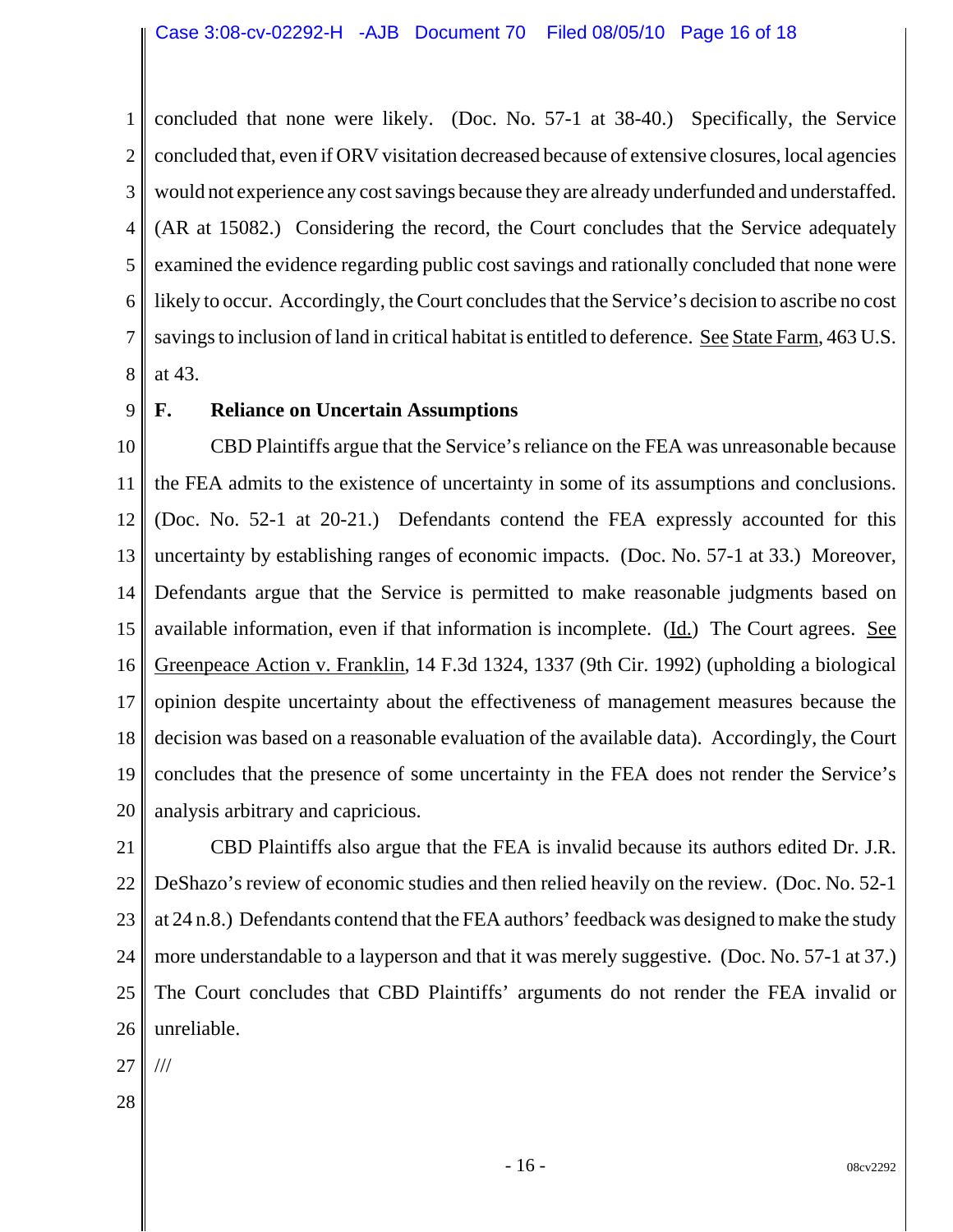## **V. Exclusion of Habitat**

1

2 3 4 5 6 7 8 CBD Plaintiffs contend that the Service abused its discretion by excluding over 4,000 acres from the PMV's final critical habitat designation. (Doc. No. 52-1 at 25-26, 28-29.) The Court reviews the Service's decision to exclude areas pursuant to section 4(b)(2) "for abuse of discretion." Bennett v. Spear, 520 U.S. 154, 172 (1997). "There is an abuse of discretion when an agency's decision is based on an erroneous conclusion of law or when the record contains no evidence on which it could have rationally based that decision." Mendenhall v. Nat'l Transp. Safety Bd., 92 F.3d 871, 874 (9th Cir. 1996).

9 10 11 12 13 14 15 16 17 18 19 20 21 22 23 CBD Plaintiffs argue that the Service abused its discretion in excluding the Glamis management area from the 2008 Rule because the FEA attributed no economic cost to its closure. (Doc. No. 52-1 at 25-26.) Defendants do not dispute that the FEA assigned no cost to closure of the Glamis management area. (Doc. No. 57-1 at 37.) Instead, Defendants argue that considering the Glamis and Gecko areas together was within the Service's discretion under section 4(b)(2). (See Doc. No. 62 at 22-23.) Defendants explain that, although ORV users do not recreate at Glamis, they use it as a staging ground for activities at the Gecko management area. (Id. at 22.) Because the closure of one area would affect the other, the Service analyzed the two management areas a single unit. (Id.) In doing so, Defendants contend that the Service properly considered "the economic impact, the impact on national security, and any other relevant impact" and excluded both areas because the "benefits of such exclusion outweigh[ed] the benefits of specifying such area as part of the critical habitat." 16 U.S.C. § 1533(b)(2). (See AR 15324.) After considering the record, the Court concludes that the Service reasonably applied the law to the facts before it and that its decision to exclude the Glamis management area was not an abuse of discretion. See Mendenhall, 92 F.3d at 874.

24 25 26 27 CBD Plaintiffs also contend that Defendants impermissibly relied on management considerations when deciding to exclude habitat from the 2008 Rule. (Doc. No. 52-1 at 28- 29.) Defendants argue that the Service's consideration of management challenges was appropriate because section  $4(b)(2)$  authorizes it to consider "other relevant impacts" of